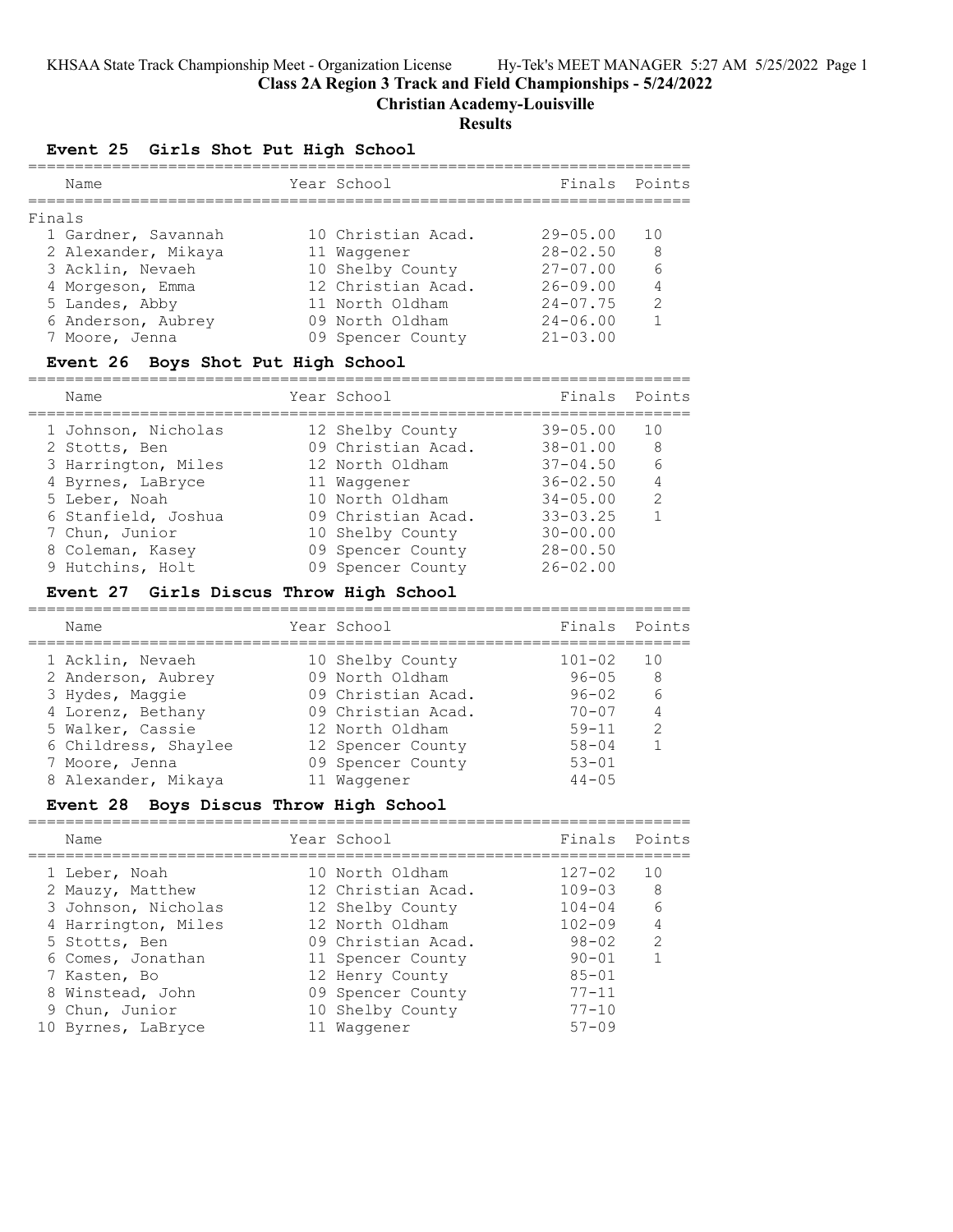KHSAA State Track Championship Meet - Organization License Hy-Tek's MEET MANAGER 5:27 AM 5/25/2022 Page 2

**Class 2A Region 3 Track and Field Championships - 5/24/2022**

==========================================================================

**Christian Academy-Louisville**

# **Results**

# **Event 29 Girls Long Jump High School**

| Name              | Year School        | Finals Points |     |
|-------------------|--------------------|---------------|-----|
| 1 Turner, Elle    | 11 North Oldham    | $15 - 09.00$  | 1 O |
| 2 Morgan, Cami    | 11 North Oldham    | $15 - 06.00$  | -8  |
| 3 Bobnar, Megan   | 10 Christian Acad. | $15 - 02.50$  | 6   |
| 4 Woods, Jaci     | 11 Shelby County   | $15 - 00.50$  | 4   |
| 5 Johnson, Hawley | 09 Spencer County  | $14 - 03.25$  | 2   |
| 6 Rawlins, Talia  | 10 Christian Acad. | $13 - 11.00$  |     |
| 7 Hurst, Sophie   | 08 Shelby County   | $13 - 08.00$  |     |

# **Event 30 Boys Long Jump High School**

| Name                  |  | Year School        | Finals H# Points |               |               |
|-----------------------|--|--------------------|------------------|---------------|---------------|
| 1 Stoner, Maalik      |  | 11 Shelby County   | $19 - 04.00$     |               | 2, 10         |
| 2 McLemore, Blake     |  | 12 Waqqener        | $19 - 02.00$     | 2             | - 8           |
| 3 Rodriquez, Juan     |  | 11 Shelby County   | $18 - 03.50$     | $\mathcal{P}$ | 6             |
| 4 Comes, Jonathan     |  | 11 Spencer County  | $17 - 06.00$     | $\mathcal{L}$ | 4             |
| 5 Nance, Jace         |  | 11 Jeffersontown   | $17 - 03.00$     |               | $\mathcal{L}$ |
| 6 Livingston, Karl    |  | 10 Waqqener        | $16 - 08.00$     |               |               |
| 7 Dobring, Aeden      |  | 10 North Oldham    | $16 - 07.00$     | $\mathcal{L}$ |               |
| 8 Noltemeyer, Lincoln |  | 10 Christian Acad. | $15 - 09.25$     |               |               |
| 9 Hutchins, Charles   |  | 12 North Oldham    | $14 - 06.00$     |               |               |
| 10 Gore, Akereon      |  | 10 Western         | $14 - 00.00$     |               |               |
| 11 Stoner, Kannan     |  | 09 Western         | $12 - 07.00$     |               |               |

# **Event 31 Girls Triple Jump High School**

| Name                                                                                          | Year School                                                                                        | Finals Points                                                                  |                                       |
|-----------------------------------------------------------------------------------------------|----------------------------------------------------------------------------------------------------|--------------------------------------------------------------------------------|---------------------------------------|
| 1 Woods, Jaci<br>2 Morgan, Cami<br>3 Wright, Charlotte<br>4 Rawlins, Talia<br>5 Bobnar, Megan | 11 Shelby County<br>11 North Oldham<br>12 North Oldham<br>10 Christian Acad.<br>10 Christian Acad. | $32 - 10.50$<br>$32 - 01$ , 75<br>$30 - 11.25$<br>$30 - 04.75$<br>$29 - 09.00$ | $\overline{10}$<br>8<br>$\kappa$<br>4 |

### **Event 32 Boys Triple Jump High School**

| Name                    | Year School      | Finals       | Points |
|-------------------------|------------------|--------------|--------|
| 1 Stoner, Maalik        | 11 Shelby County | $41 - 06.00$ | 1 O    |
| 2 McLemore, Blake       | 12 Waqqener      | $37 - 10.00$ | -8     |
| 3 Rodriguez, Juan       | 11 Shelby County | $37 - 03.00$ | 6      |
| 4 Rowe-Harrison, Daniel | 11 Waqqener      | $37 - 02.50$ | 4      |
| 5 Palmer, Cameron       | 09 North Oldham  | $33 - 06.50$ | 2      |
| 6 Hutchins, Charles     | 12 North Oldham  | $30 - 09.00$ |        |

# **Event 33 Girls High Jump High School**

| Name                                                 |                  | Year School                                                                    | Finals Points                                            |                |
|------------------------------------------------------|------------------|--------------------------------------------------------------------------------|----------------------------------------------------------|----------------|
| 1 Daniels, Ella<br>2 Turner, Elle<br>4 Hydes, Maggie | 3 Gross, Natalie | 10 Christian Acad.<br>11 North Oldham<br>12 North Oldham<br>09 Christian Acad. | $5 - 00.00$<br>$4 - 08.00$<br>$4 - 06.00$<br>$4 - 04.00$ | - 10<br>8<br>6 |